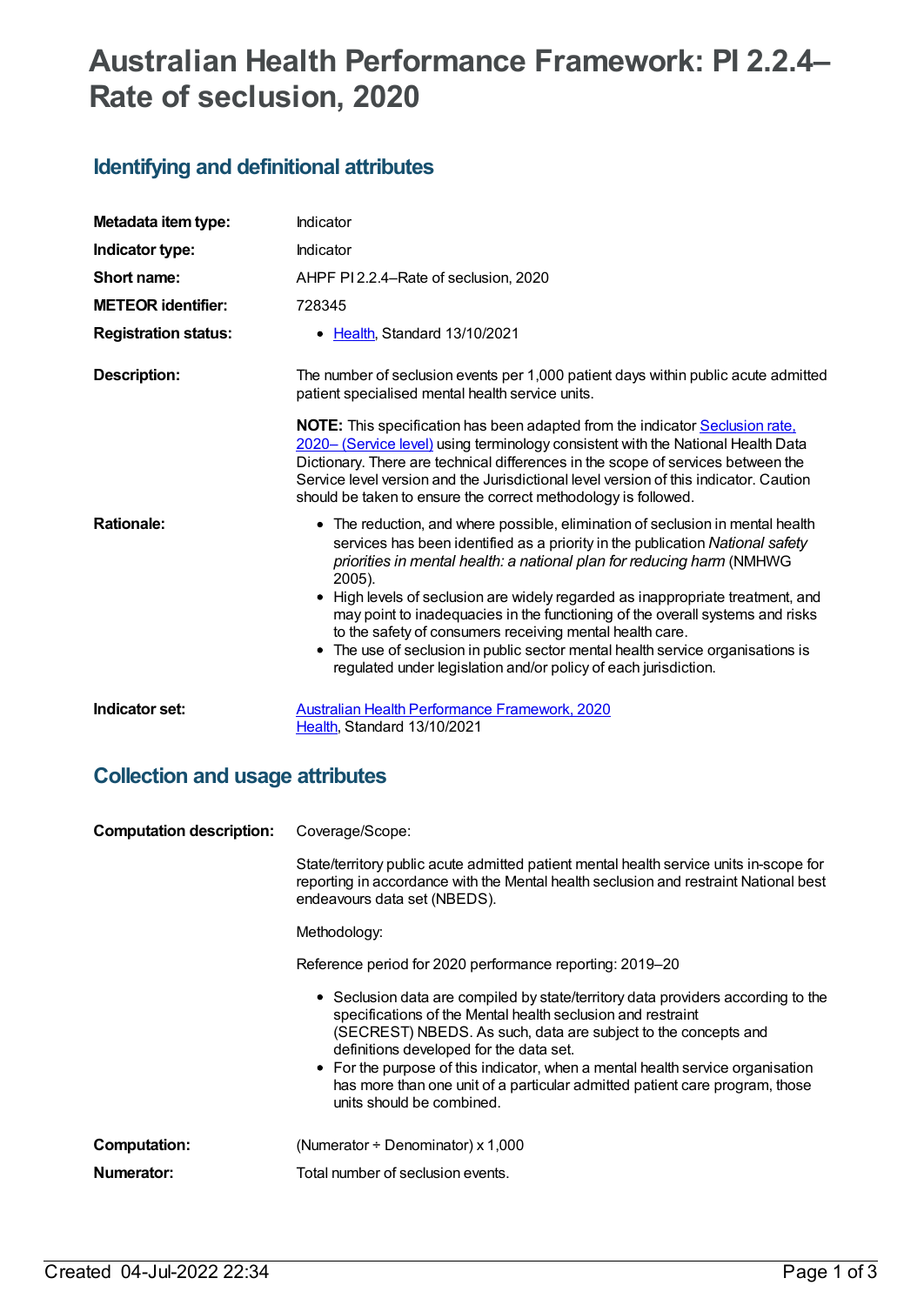| Numerator data elements:                | -Data Element / Data Set-                                                                   |
|-----------------------------------------|---------------------------------------------------------------------------------------------|
|                                         | Specialised mental health service—number of seclusion events, total number<br><b>N[NNN]</b> |
|                                         | NMDS / DSS                                                                                  |
|                                         | Mental health seclusion and restraint NBEDS 2015-                                           |
|                                         |                                                                                             |
| Denominator:                            | Total number of accrued mental health care days.                                            |
| Denominator data<br>elements:           | Data Element / Data Set-                                                                    |
|                                         | Establishment—accrued mental health care days, total N[N(7)]                                |
|                                         | NMDS / DSS                                                                                  |
|                                         | Mental health seclusion and restraint NBEDS 2015-                                           |
|                                         |                                                                                             |
| Disaggregation:                         | State/territory                                                                             |
| <b>Disaggregation data</b><br>elements: | Data Element / Data Set-                                                                    |
|                                         | Establishment-Australian state/territory identifier, code N                                 |
|                                         | NMDS / DSS                                                                                  |
|                                         | Mental health seclusion and restraint NBEDS 2015-                                           |

# **Representational attributes**

| <b>Representation class:</b> | Rate    |
|------------------------------|---------|
| Data type:                   | Real    |
| Unit of measure:             | Episode |
| Format:                      | N[NN].N |

# **Accountability attributes**

| <b>Benchmark:</b>                                  | State/Territory level                                                                                                                                                                                                                                                                                                                                                                                                                                                                                                                                                                                                                                                                                                                                                                                                                                                                                           |
|----------------------------------------------------|-----------------------------------------------------------------------------------------------------------------------------------------------------------------------------------------------------------------------------------------------------------------------------------------------------------------------------------------------------------------------------------------------------------------------------------------------------------------------------------------------------------------------------------------------------------------------------------------------------------------------------------------------------------------------------------------------------------------------------------------------------------------------------------------------------------------------------------------------------------------------------------------------------------------|
| Further data development /<br>collection required: | Collection of seclusion data at the national level occurs via the <b>SECREST NBEDS</b> ,<br>a data collection under the governance of the Safety and Quality Partnership<br>Standing Committee (SQPSC), a subcommittee, of the Mental Health Principal<br>Committee.                                                                                                                                                                                                                                                                                                                                                                                                                                                                                                                                                                                                                                            |
|                                                    | Data on the characteristics of the consumers subject to seclusion is not currently<br>available. Data development activity to expand the SECREST NBEDS to include<br>consumer demographic information is under consideration by the Mental Health<br>Information Strategy Standing Committee and SQPSC.                                                                                                                                                                                                                                                                                                                                                                                                                                                                                                                                                                                                         |
| Other issues caveats:                              | The use of seclusion is governed by either legislation (a Mental Health Act or<br>equivalent) or mandatory policy within each state and territory. The definitions<br>used within the legislation and policies vary slightly between jurisdictions.<br>These variations should be recognised in the interpretation of the indicator.<br>• The duration of seclusion is an essential piece of information to align with an<br>indicator of the rate or frequency of seclusion as it provides a better<br>understanding of an organisation's performance in relation to seclusion use<br>and management. However, the capacity to collect information regarding<br>duration of seclusion episodes varies substantially across jurisdictions. Work<br>continues at a national level that will facilitate the development of a meaningful<br>indicator of duration as it is likely to be easily skewed by outliers. |